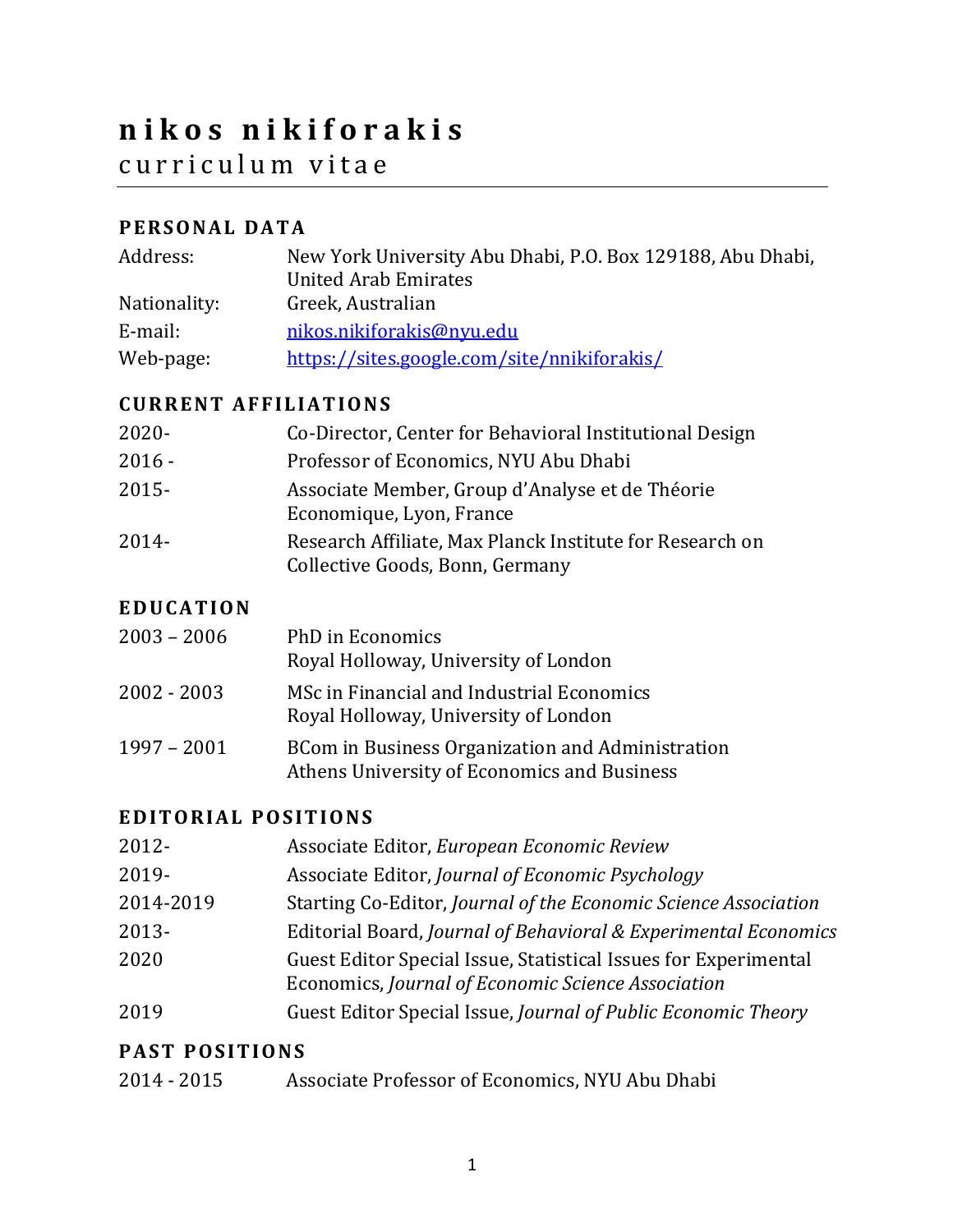| Nikos Nikiforakis | Curriculum Vitae                                                                           |
|-------------------|--------------------------------------------------------------------------------------------|
| $2013 - 2013$     | CNRS Researcher, CR1, Group d'Analyse et de Théorie<br>Economique, Lyon, France            |
| $2012 - 2013$     | Senior Researcher, Max Planck Institute for Research on<br>Collective Goods, Bonn, Germany |
| $2011 - 2013$     | Associate Professor, Dept. Economics, University of Melbourne                              |

2010 - 2011 Senior Lecturer, Dept. Economics, University of Melbourne

2009 - 2010 Visiting Professor, Dept. Economics, University of Athens, Greece

2008 - 2010 Lecturer, Dept. Economics, University of Melbourne

2006 - 2008 Research Fellow, Dept. Economics, University of Melbourne

## **RESEARCH INTERESTS**

Experimental Economics, Public Economics, Behavioral Economics

# **WORKING PAPERS**

1. Dariel Aurelie, Nikos Nikiforakis and Jan Stoop. 2020. Does selection bias cause us to overestimate the gender differences in competitiveness? NYU Abu Dhabi WP #0046.

2. Dariel Aurelie, Kurtis Kephart, Christina Zenker and Nikos Nikiforakis. 2020. Does motherhood reduce the willingness to compete for pay? (Available upon request)

3. Munoz Manu and Nikos Nikiforakis. 2020. Experimental evidence shows that negative motive attribution drives counter-punishment. NYU Abu Dhabi WP #0056.

4. Bland James, Oliver Bochet, Nikos Nikiforakis and Huanren Zhang. 2020. Unequal returns undermine cooperation in interactions of indefinite length. (Available upon request)

# **JOURNAL PUBLICATIONS**

34. Andreoni James, Nikos Nikiforakis and Jan Stoop. In press. Higher socioeconomic status does not predict decreased prosocial behavior in a field experiment. Nature Communications*.*

33. Koch Christian, Nikos Nikiforakis and Charles Noussair. In press. Covenants before the swords: Normative conflict and cooperation in heterogeneous groups. Journal of Economic Behavior and Organization.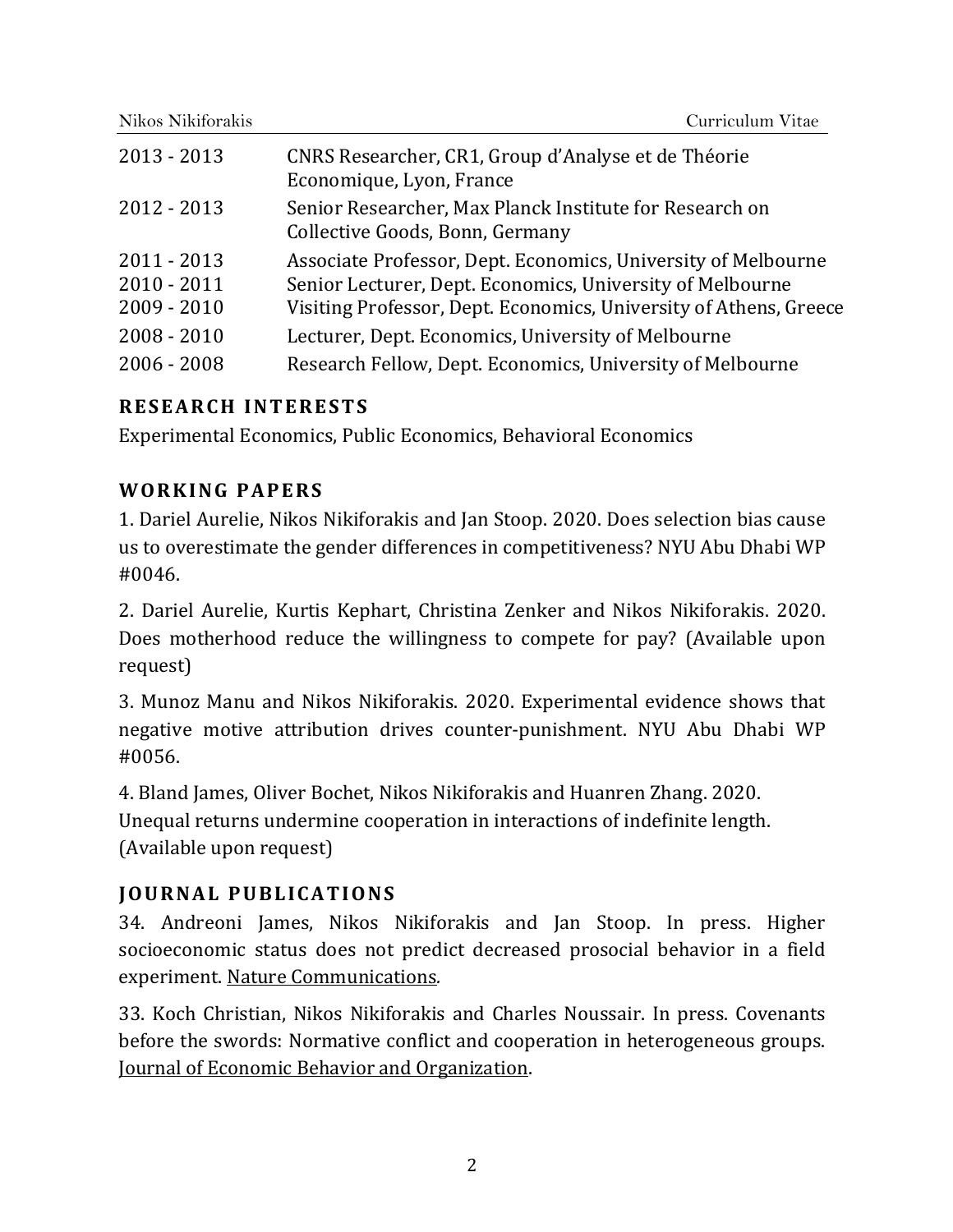2014893118 32. Andreoni James, Nikos Nikiforakis and Simon Siegenthaler. 2021. Predicting social tipping and norm change in controlled experiments. Proceedings of the National Academy of Sciences, USA 118 No. 16. https://doi.org/10.1073/pnas.

31. Kamm Aaron, Christian Koch and Nikos Nikiforakis. In press. The ghost of institutions past: history as an obstacle to fighting tax evasion. European Economic Review.

30. Nikiforakis Nikos, Joerg Oechssler and Anwar Shah. 2019. Managerial bonuses and subordinate mistreatment. European Economic Review 119, 509-525.

29. Muñoz-Herrera Manuel and Nikos Nikiforakis. James Andreoni and the quest for others in our utility functions. 2019. Journal of Public Economic Theory 21, 804–811. https://doi.org/10.1111/jpet.12353.

28. Koornneef Erik, Aurelie Dariel, Iffat Elbarazi, Ahmed Alsuwaidi, Paul B.M. Robben and Nikos Nikiforakis. 2018. Surveillance cues do not enhance altruistic behavior among strangers in the field. PLOS ONE. https://doi.org/10.1371/ journal.pone.0197959.

 27. Dariel Aurelie, Curtis Kephart, Nikos Nikiforakis and Christina Zenker. 2017. Emirati women do not shy away from competition: Evidence from a patriarchal society in transition. Journal of the Economic Science Association 3(2), 121-136.

26. Gangadharan Lata, Nikos Nikiforakis and Marie-Claire Villeval. 2017. Normative conflict and the limits of self-governance in heterogeneous populations. European Economic Review 100, 143–156.

25. Balafoutas Loukas, Nikos Nikiforakis and Bettina Rockenbach. 2016. Altruistic punishment does not increase with the severity of norm violations in the field. Nature Communications 7, 13327 (doi:10.1038/ncomms13327).

 externalities. European Economic Review 80, 1-15*.* (*lead article*) 24. Bland James and Nikos Nikiforakis. 2015. Coordination with third-party

23. Engelmann Dirk and Nikos Nikiforakis. 2015. In the long run we are all dead: On the benefits of peer punishment in rich environments. Social Choice and Welfare 45 (3), 561-577.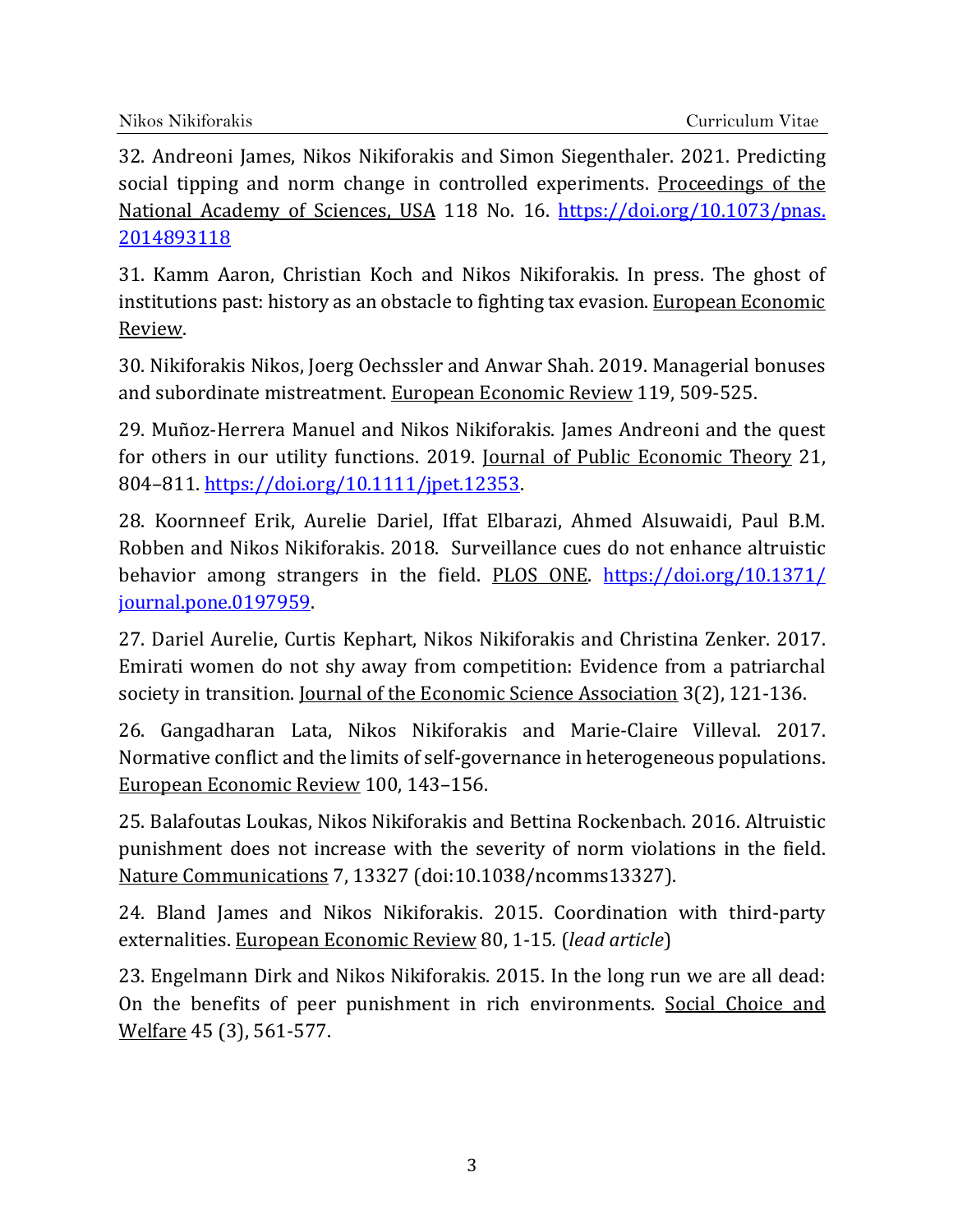22. Balafoutas Loukas, Nikos Nikiforakis and Bettina Rockenbach. 2014. Direct and indirect punishment among strangers in the field*.* Proceedings of the National Academy of Sciences 111 (45) 15924–15927.

21. Balafoutas Loukas, Grechenig Kristoffel and Nikos Nikiforakis. 2014. Thirdparty punishment and counter-punishment in one-shot interactions. Economics Letters 122 (2), 308-310.

20. Dariel Aurelie and Nikos Nikiforakis. 2014. Cooperators and reciprocators: A within-subject analysis of pro-social behavior. Economics Letters 122(2), 163-166.

19. Nikiforakis Nikos, Joerg Oechssler and Anwar Shah. 2014. Hierarchy, coercion and exploitation: an experimental analysis. Journal of Economic Behavior and Organization 97, 155–168.

18. Nikiforakis Nikos and Helen Mitchell. 2014. Mixing the carrots with the sticks: third-party punishment and reward. Experimental Economics 17 (1), 1-23. (*lead article)*

17. Bardsley Peter, Nisvan Erkal, Nikos Nikiforakis and Tom Wilkening. 2013. Recursive contracts, firm longevity and rat races: experimental evidence. European Economic Review 61, 217-231.

16. Cleave Blair L., Nikos Nikiforakis and Robert Slonim. 2013. Is there selection bias in laboratory experiments? The case of social and risk preferences. Experimental Economics 16 (3), 372-382.

15. McDonald Ian, Nikos Nikiforakis, Nilss Olekalns and Hugh Sibly. 2013. Social comparisons and reference group formation: some experimental evidence. Games and Economic Behavior 79, 75-89*.*

14. Balafoutas Loukas and Nikos Nikiforakis. 2012. Norm enforcement in the city: a natural field experiment. European Economic Review 56 (8), 1773-1785.

13. Nikiforakis Nikos, Charles Noussair and Tom Wilkening. 2012. Normative conflict and feuds: the limits of self-enforcement. Journal of Public Economics 96 (9-10), 797-807.

12. Deck Cary and Nikos Nikiforakis. 2012. Perfect and imperfect real-time monitoring in a minimum-effort game. Experimental Economics 15 (1), 71-88.

11. Nikiforakis Nikos. 2012. Altruistic punishment: what field data can (and cannot) demonstrate. Behavioral and Brain Sciences 35 (1), 32-33.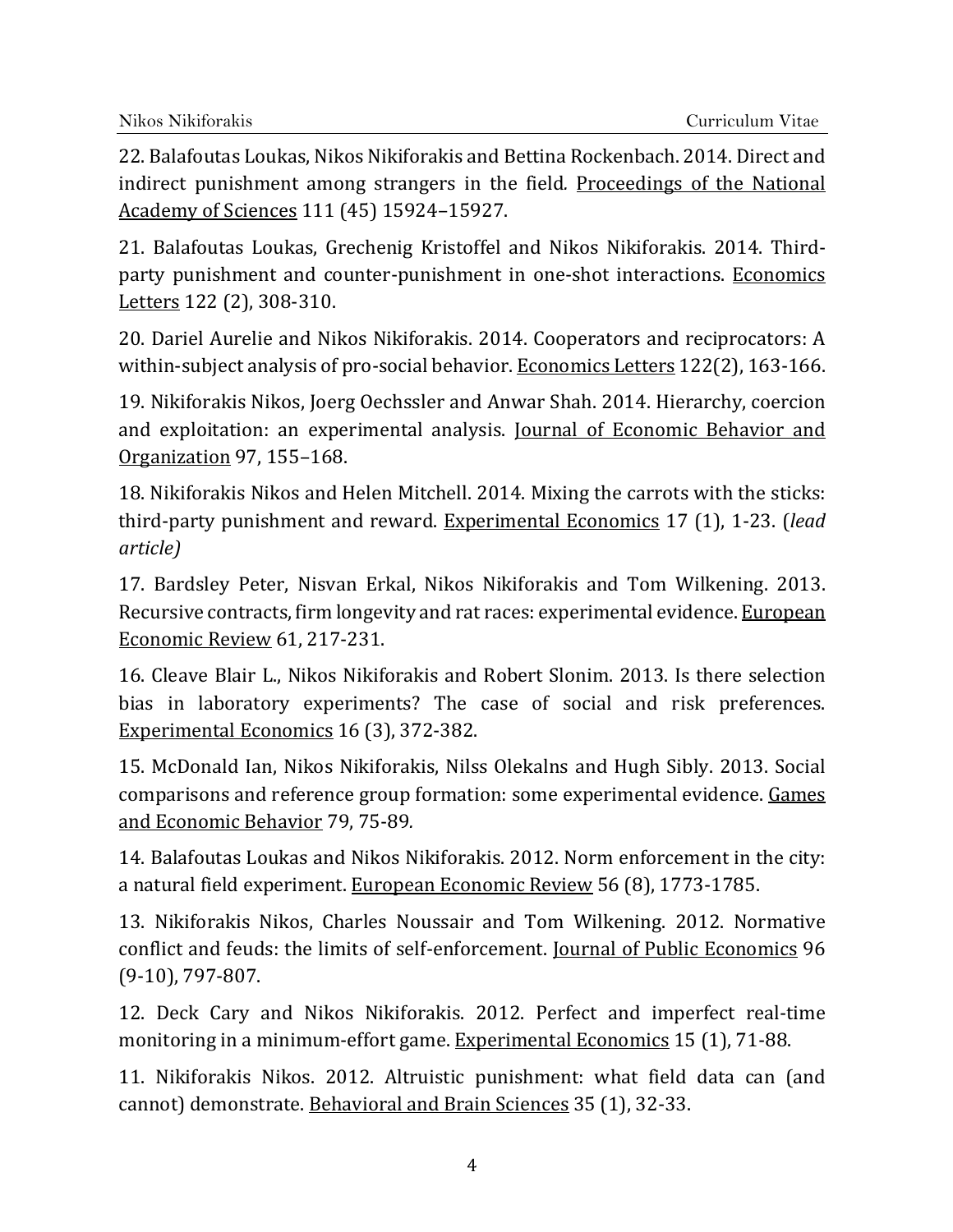10. Erkal Nisvan, Lata Gangadharan, and Nikos Nikiforakis. 2011. Relative earnings and giving in a real effort experiment. American Economic Review 101(7), 3330– 3348.

9. Nikiforakis Nikos and Dirk Engelmann. 2011. Altruistic punishment and the threat of feuds. Journal of Economic Behavior and Organization 78 (3), 319-332.

8. Cason Timothy, Lata Gangadharan, and Nikos Nikiforakis. 2010 Can real-effort investments inhibit the convergence of experimental markets? International Journal of Industrial Organization 29 (1), 97-103.

7. Nikiforakis Nikos. 2010. Experimental Economics. Australian Economic Review 43 (3), 337-345.

6. Nikiforakis Nikos. 2010. Feedback, punishment and cooperation in public good experiments. Games and Economic Behavior 68, 689 -702.

5. Nikiforakis Nikos, Hans-Theo Normann, and Brian Wallace. 2010. Asymmetric enforcement of cooperation in a social dilemma. Southern Economic Journal 76, 638 – 659.

4. Gangadharan Lata and Nikos Nikiforakis. 2009. Does the size of the action set matter for cooperation? Economics Letters 104, 115-117.

3. Nikiforakis Nikos and Hans-Theo Normann. 2008. A comparative statics analysis of punishment in public good experiments. Experimental Economics 11, 358-369.

2. Nikiforakis Nikos. 2008. Punishment and counter-punishment in public good games: can we really govern ourselves? Journal of Public Economics 92, 91–112.

1. Güth Werner, Nikiforakis Nikos and Hans-Theo Normann. 2007. Vertical crossshareholding: theory and experimental evidence. International Journal of Industrial Organization 25, 69-89.

# **BOOK CHAPTERS & EDITORIALS**

 experimental economics (1975–2018)" *Journal of the Economic Science* 7. Nikiforakis Nikos and Robert Slonim. 2019. "Editor's preface: Trends in *Association* 5 (2), 143–148. https://doi.org/10.1007/s40881-019-00082-0.

6. Bochet Olivier, Nikiforakis Nikos, Reuben Ernesto, Wooders John, Wooders Myrna. 2019. "Introduction to the JPET Special Issues Commemorating Works of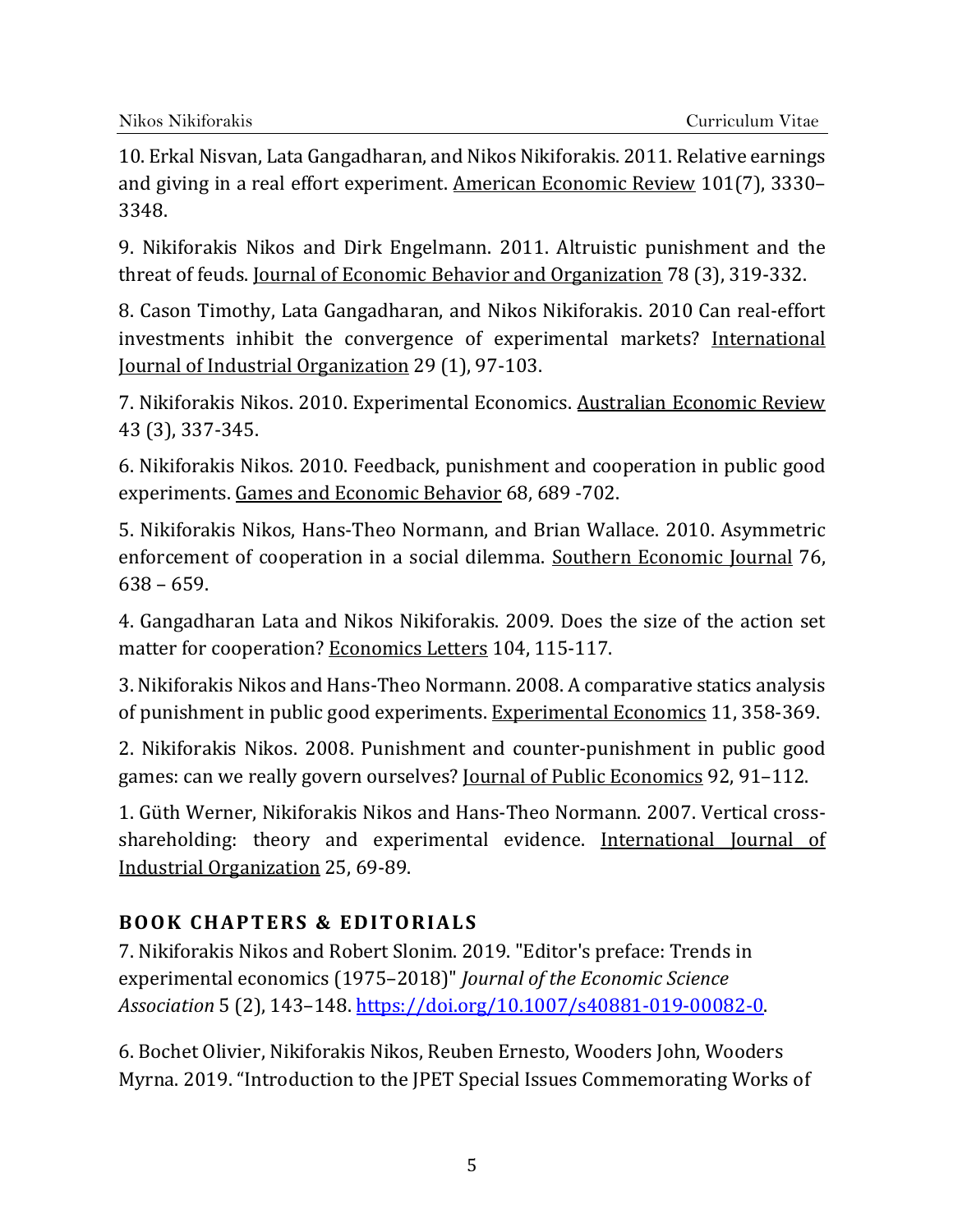James Andreoni, Theodore Bergstrom, Larry Blume, and Hal Varian." Journal of Public Economic Theory 21:799–803. https://doi.org/10.1111/jpet.12398.

5. Nikiforakis Nikos and Robert Slonim. 2016. "Editor's preface: reviewing statistics and first evidence of impact" Journal of the Economic Science Association 2 (2), 97-100.

Shackelford. Springer 4. Nikiforakis Nikos. In press. "Costs of punishing" Encyclopedia of Evolutionary Psychological Science. Edited by Todd K. Shackelford and Viviana A. Weekes-

3. Nikiforakis Nikos and Robert Slonim. 2015. "Editor's preface: statistics, replications and null results" Journal of the Economic Science Association 1 (2), 127-131.

2. Nikiforakis Nikos and Robert Slonim. 2015. "Editor's preface: introducing JESA" Journal of the Economic Science Association 1 (1), 1-7.

 Van Lange, B., Rockenbach, & T. Yamagishi (2013, Eds). *Social dilemmas: New perspectives on reward and punishment*. New York: Oxford University Press. 1. Nikiforakis Nikos. Self-Governance through Altruistic Punishment? In P.A.M.

# **AWARDS**

# **(i) Teaching**

- Dean's Certificate for Excellence in Teaching, Faculty of Economics & Business, The University of Melbourne, 2011.
- Dean's Certificate for Excellence in Teaching, Faculty of Economics & Business, The University of Melbourne, 2010.
- Dean's Award for Excellence in Teaching, Faculty of Economics & Business, The University of Melbourne, 2009.
- Dean's Certificate for Excellence in Teaching, Faculty of Economics & Business, The University of Melbourne, 2008.

# **(ii) Refereeing**

 Certificate of Excellence, *Journal of Economic Behavior & Organization, 2014*  Certificate of Excellence, *Journal of Public Economics, 2012*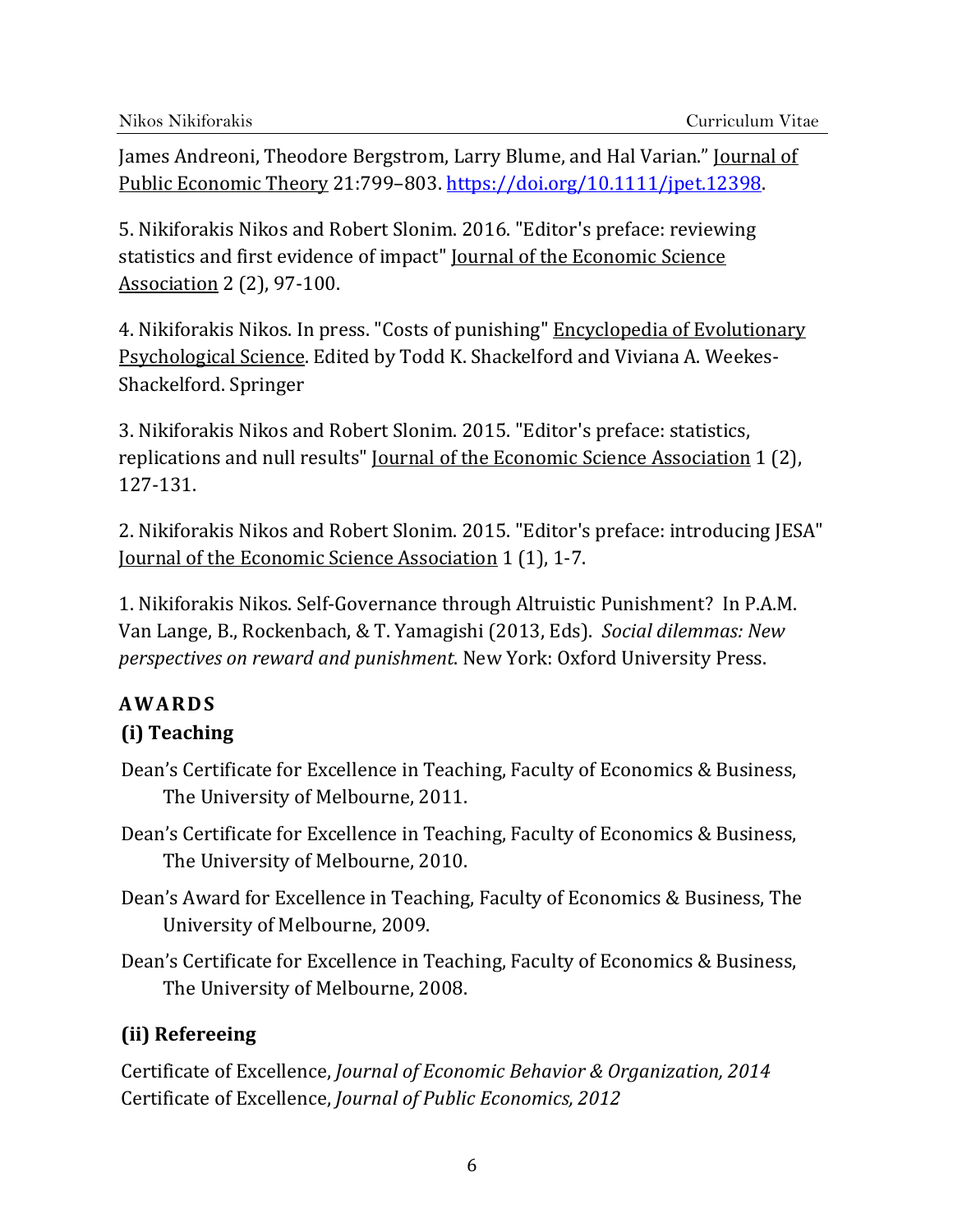Excellence in Refereeing Award, *American Economic Review,* 2009

## **(iii) Other**

Dean's Certificate for Excellence in Research, Faculty of Economics & Business, The University of Melbourne, 2011.

 Commendation for *Knowledge Transfer Excellence* for the project "Victorian Public Service Capacity Building Initiative – Economic Design and Experimental Economics", awarded by the Vice-Chancellor of The University of Melbourne, 2007

## **REFEREEING**

**(i) Economics journals:** American Economic Review | Applied Economics | Econometrica | Economic Inquiry | Economic Theory | Economics Letters | Environmental and Resource Economics| European Economic Review |Experimental Economics | Games and Economic Behavior | International Journal of Industrial Organization| Journal of Economic Behavior and Organization | Journal of Economic Psychology | Journal of European Economic Association | Journal of Institutional Economics| Journal of Public Economics | Journal of Public Economic Theory| Public Choice | Quarterly Journal of Economics | Review of Economic Studies | Review of Economic and Statistics | Review of Economic Design | Social Choice and Welfare | Theory and Decision | New Zealand Economic Papers

**(ii) Non‐econ journals**: American Political Science Review | Behavioral and Brain Sciences | Evolution and Human Behavior| Journal of Conflict Resolution| Journal of Experimental Political Science | Journal of Personality and Social Psychology| Journal of Trust Research| Management Science | Nature Human Behavior | PLOS ONE | Proceedings of the National Academy of Sciences | Proceedings of the Royal Society B | Science

**(iii)** Grants, publishers: Australian Research Council | National Science Foundation| Hong Kong Social Research Foundation | Routledge|

## **GRANTS**

Center for Behavioral Institutional Design, Co-Director, \$ 7,000,000+ (2020-2025)

Department of Community Development: Designing and testing a behavioral public policy (with Ernesto Reuben), \$ 1,007,000 (2020-2021).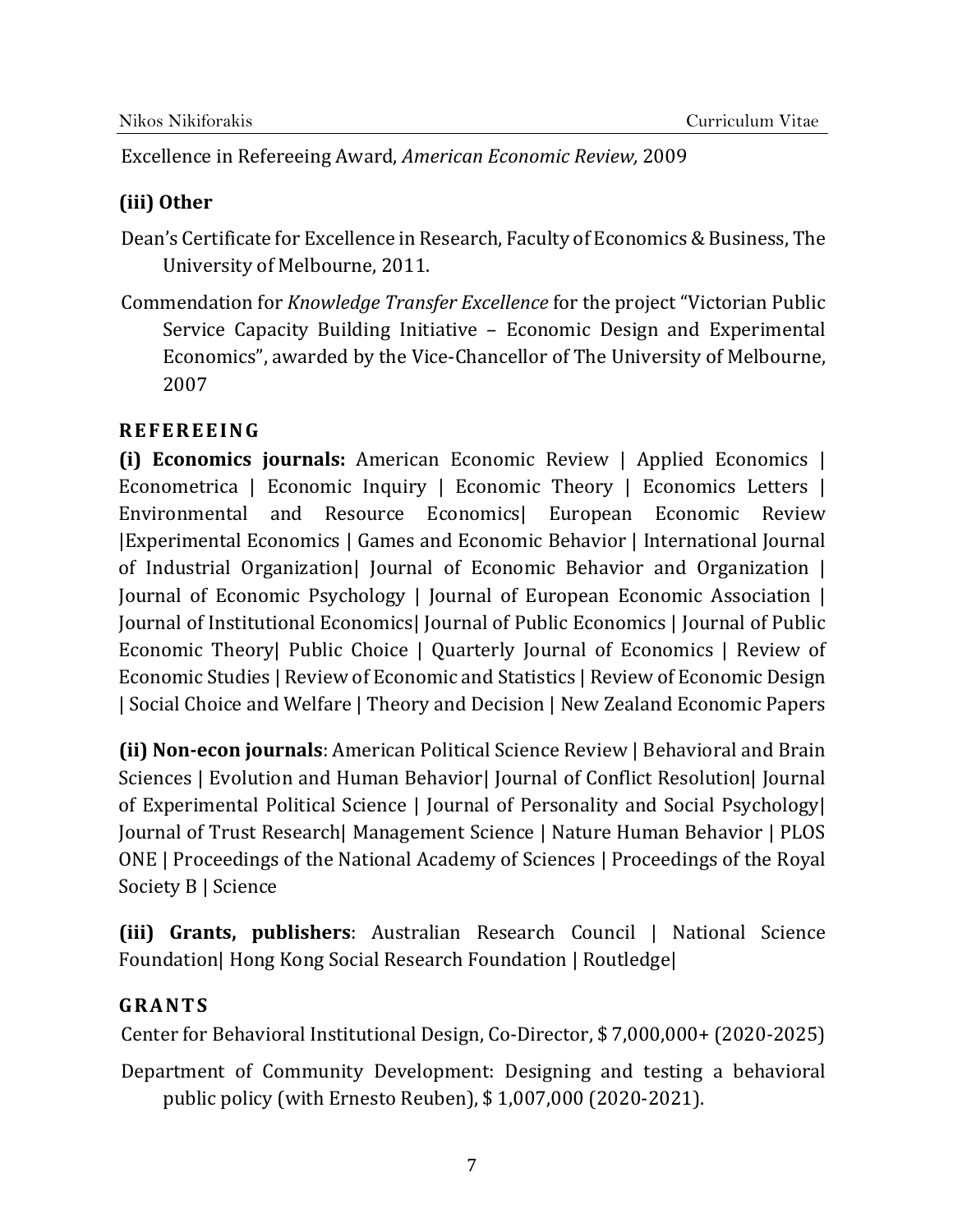- Australian Research Council Discovery Grant: Relative income, social preferences, and charitable giving: An experimental analysis (with Nisvan Erkal and Lata Gangadharan), A\$ 183,281 (2010-2013)
- Faculty of Business and Economics Research Grant, The University of Melbourne: Does Altruistic Punishment Have Long-Run Benefits? A\$7,250, (2010-2011).
- Faculty of Economics and Commerce Research Grant, The University of Melbourne: Punishment and Feuds in Social Dilemmas, A\$17,800 (2009-2010).
- Faculty of Economics and Commerce Research Grant, The University of Melbourne: Dividing Money (with Ian McDonald and Nilss Olekalns), A\$6,000, (2008- 2009)
- Faculty of Economics and Commerce Research Grant, The University of Melbourne: The Impact of Property Rights in Experimental Markets, A\$12,000 (2008- 2009).
- Early Career Researcher Grant, The University of Melbourne: The Impact of Property Rights in Experimental Markets, A\$7,250, (2008-2009).
- Faculty of Economics and Commerce Research Grant, The University of Melbourne: Feedback Effects in Public-Good Experiments with Punishment, A\$15,500, (2007-2008)
- Faculty of Economics and Commerce Research Grant, The University of Melbourne: Redistribution Preferences in Australia, the UK, and the US: An Experimental Investigation (with Nisvan Erkal and Lata Gangadharan), A\$20,000, (2007- 2008)
- ESRC Research Grant, RES-000-22-0948: The Role of Punishment in Public Goods Games: An Experimental Analysis, (with Dirk Engelmann and Hans-Theo Normann), £43,214.24, (2005-2006)
- STAE Scholarship for University Studies University of Athens (Greece), 1997- 2006.

#### **TEACHING EXPERIENCE**

Cooperation (undergraduate)

Experimental Economics (PhD, undergraduate)

Behavioral Economics (undergraduate)

Organizations, Economics and Incentives (undergraduate)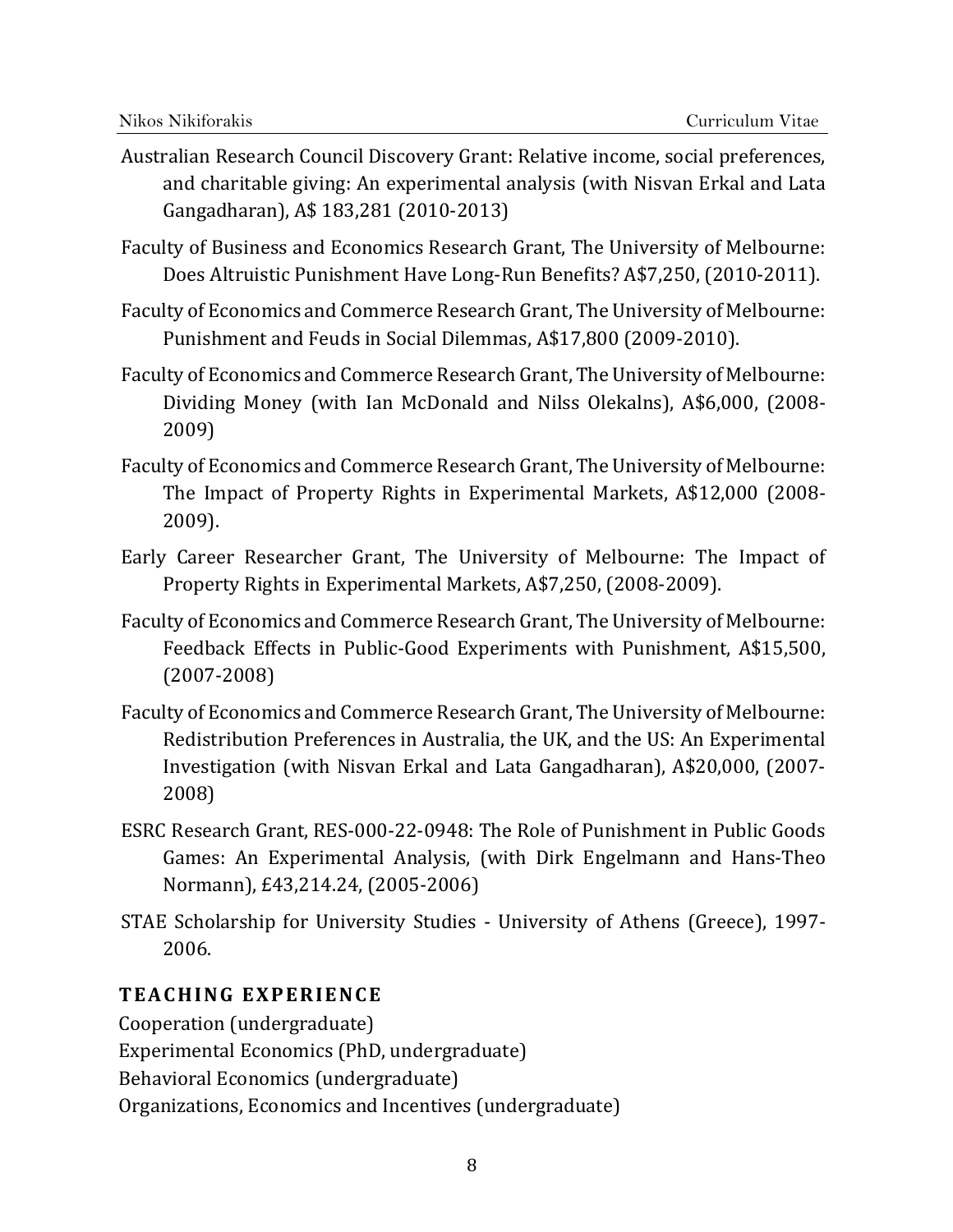Industrial Organization (undergraduate) Intermediate Microeconomics (undergraduate) Principles of Microeconomics (undergraduate) Quantitative Methods (undergraduate)

#### **PHD EXAMINATION**

Selin Efsan Nas Ozen (2018, University of Bologna) Ingrid Burfurd (2018, University of Melbourne)

## **MEDIA COVERAGE(selection)**

- the Poor?' http://freakonomics.com/podcast/rich-less-generous-than-poor/ Freakonomics Podcast, May 24th 2017, 'Are the Rich Really Less Generous Than
- 74803 The Conversation, April 10th 2017, 'Are the rich more selfish than the rest of us?' https://theconversation.com/are-the-rich-more-selfish-than-the-rest-of-us-

ABC Radio (Australia), May 5th 2010, 'Social Capital & the Greek Financial Crisis'

- BBC Radio (UK), May 3rd 2010, 'Social Capital & the Greek Financial Crisis'
- ABC Radio (Australia), April 13th 2010, 'Highest Earners are Less Generous' [the interview was based on this article http://uninews.unimelb.edu.au/news/6080]
- http://upclose.unimelb.edu.au/episode/197 Up Close Podcast, May 22nd 2009, 'Understanding Cooperation through Behavioral Economics', available at
- Bubbles', available at http://www.abc.net.au/catalyst/stories/2525497.htm ABC TV Catalyst, March 26th 2009, 'Risky Business: Behavioral Economics and
- Financial Review BOSS Magazine, March 14th 2008, 'What I'm Working on' (p.79)

#### **OTHER RECENT ACADEMIC & PROFESSIONAL EXPERIENCE**

- 2019 Co-developed Executive Education Program (w. Ernesto Reuben) on Behavioral Public Policy for the Abu Dhabi Executive Office.
- 2019 Co-organizer of the Asia Pacific Meetings of the Economics Science Association
- 2014 Board Member, Social Science Experimental Laboratory
- 2013 Co-organizer of the conference of the French Experimental Economics Association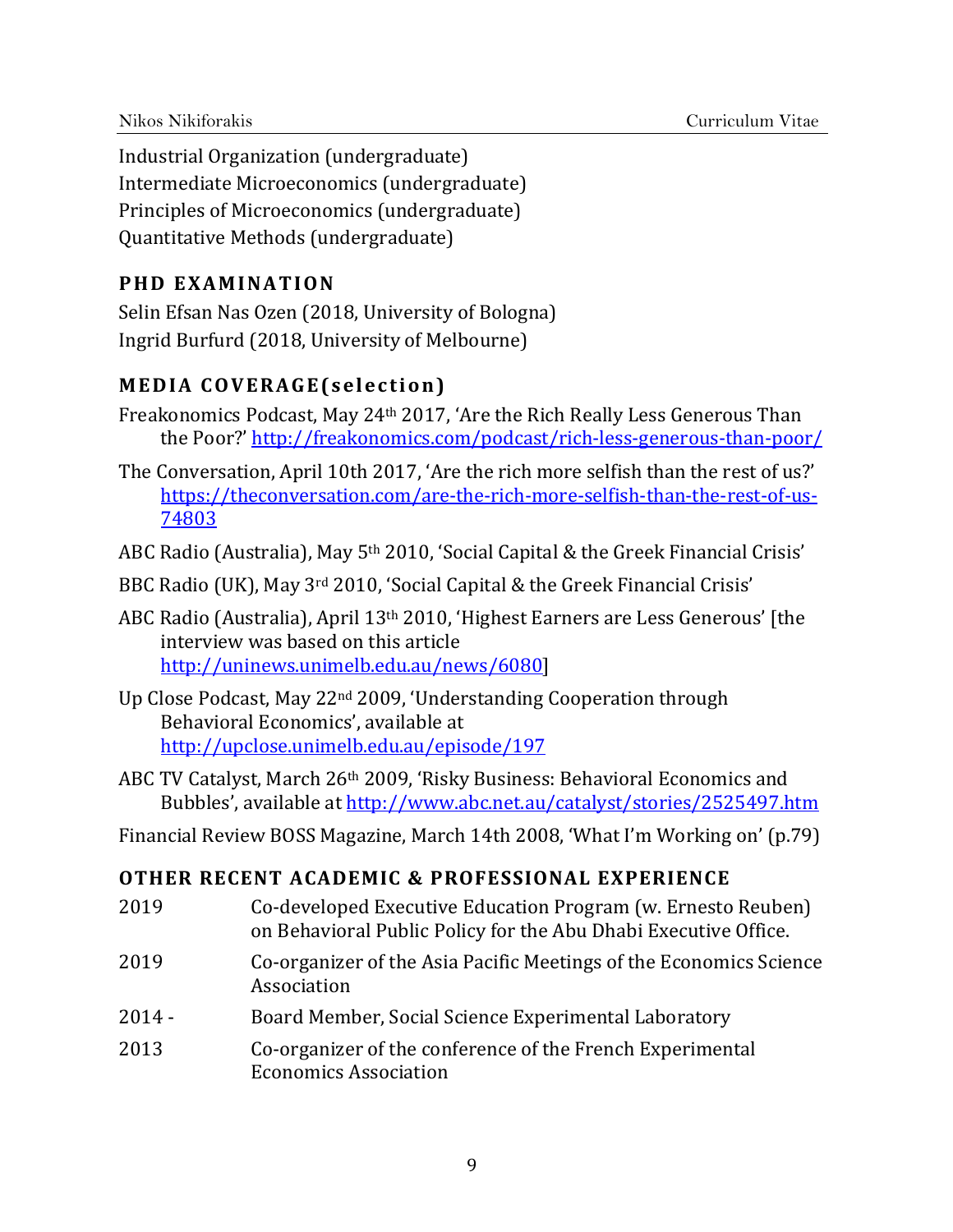| Nikos Nikiforakis<br>Curriculum Vitae |                                                                                                                                                     |
|---------------------------------------|-----------------------------------------------------------------------------------------------------------------------------------------------------|
| 2012                                  | Member of the Program Committee of the Asia Pacific Meetings of<br>the Economics Science Association                                                |
| 2010                                  | Co-organizer of the Asia Pacific Meetings of the Economics Science<br>Association                                                                   |
| 2008                                  | Member of Responsible Gambling Ministerial Advisory Council<br>Department of Justice, Victorian Government, Australia                               |
| 2007                                  | Consultant<br>Department of Infrastructure, Victorian Government, Australia<br>Project Title: "Fines for Young Public Transport Offenders"          |
| $2006 - 2010$                         | Organizer and Presenter in a series of workshops for public<br>servants (Workshop-Series Title: Economic Design &<br><b>Experimental Economics)</b> |

# **UNIVERSITY SERVICE (selected)**

#### *NYU Abu Dhabi:*

Board Member, Social Science Experimental Laboratory since 2014 Member of the Neuro Social Science Search Committee, 2018 Member of the Economics Search Committee, 2017-2018 Organizer 2nd NYU International Meeting for Experimental Social Science, 2018 Chair of the Economics Search Committee, 2017 Organizer 1st NYU International Meeting for Experimental Social Science, 2016 Social Sciences Hiring Committee, 2015-2016 Social Sciences Post-doctoral Search Committee, 2014-5 Economics Sample Lectures on Candidates Weekend, 2014- Organizer of Brown Bag Seminar in Experimental Social Sciences, 2014- Organizer of Experimental Capstone Student Group, 2014- Saadiyat Campus Community Life Committee, 2014

## *University of Melbourne:*

Member of the Experimental Economics Laboratory Steering Group, 2006 – 11 Development of experimental economics volunteer database, logo & website Ethics Committee, Faculty of Business & Economics, Univ. of Melbourne, 2010- 11 Economics Sample Lecture on Open-Day, University of Melbourne, 2007-11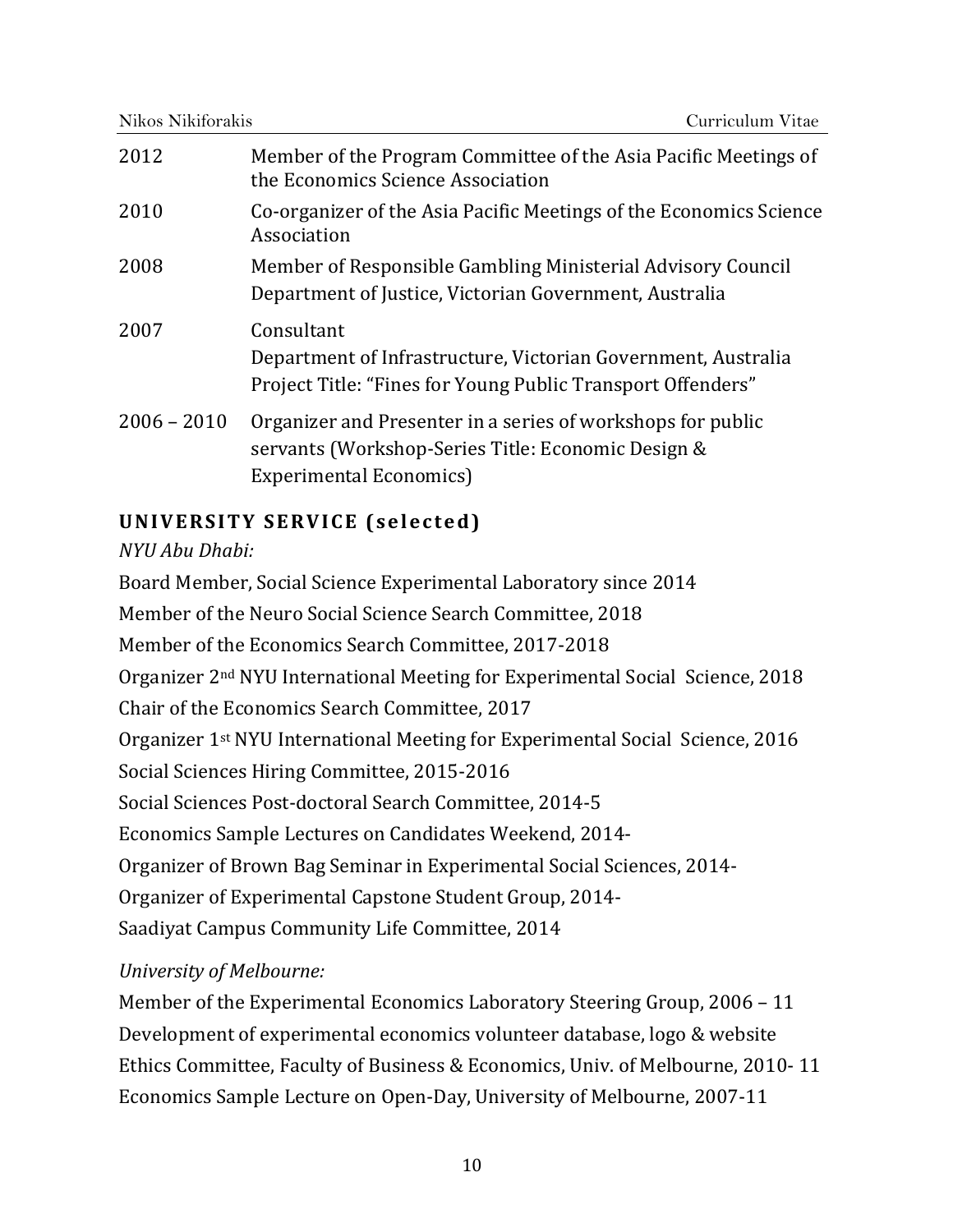Economics Master Class, University of Melbourne, 2007-11 Micro-Legends Lecture: Economics as an Experimental Science, 2009-10 Plenary Lecture, Melbourne Graduate School of Management, Info Session, 2009 Agents Discovery Week, University of Melbourne, 2009 Co-organizer of Australian Workshop on Experimental Economics, 2007-8

## **CONFERENCES, WORKSHOPS AND INVITED SEMINARS**

Keynotes:

Behavioral Research in Economics Workshop, International Institute of Management in Ahmedabad, India (2019)

2nd Athens Meeting of Behavioral Economics and Experimental Social Sciences, University of Athens (2017)

1st Athens Meeting of Behavioral Economics and Experimental Social Sciences, University of Athens (2016)

 1st Nuremberg Experimental Research Days, University of Erlangen-Nuremberg (2014)

 10th Young Economists' Workshop on Social Economy, University of Bologna (2013)

1<sup>st</sup> PhD Conference on Experimental Economics, University of Dusseldorf (2012)

 $2016 - 2013$ :

ESA International Meetings Jerusalem (June 2016); Social Norms & Institutions Conference (May 2015); Winter Experimental Social Sciences Institute at NYU Abu Dhabi (January, 2014, 2015, 2016); New York University Abu Dhabi (April 2013); University of Innsbruck (May 2013); Erasmus University Rotterdam (June 2013); Stockholm School of Economics (September 2013);

2012:

 8th International Meetings of Behavioral and Experimental Economists, Castellon (March); Social Dimensions of Organizations Conference, Budapest (April); University of Heidelberg (May); 5th Maastricht Behavioral and Experimental Economics Symposium (June); International Meetings of the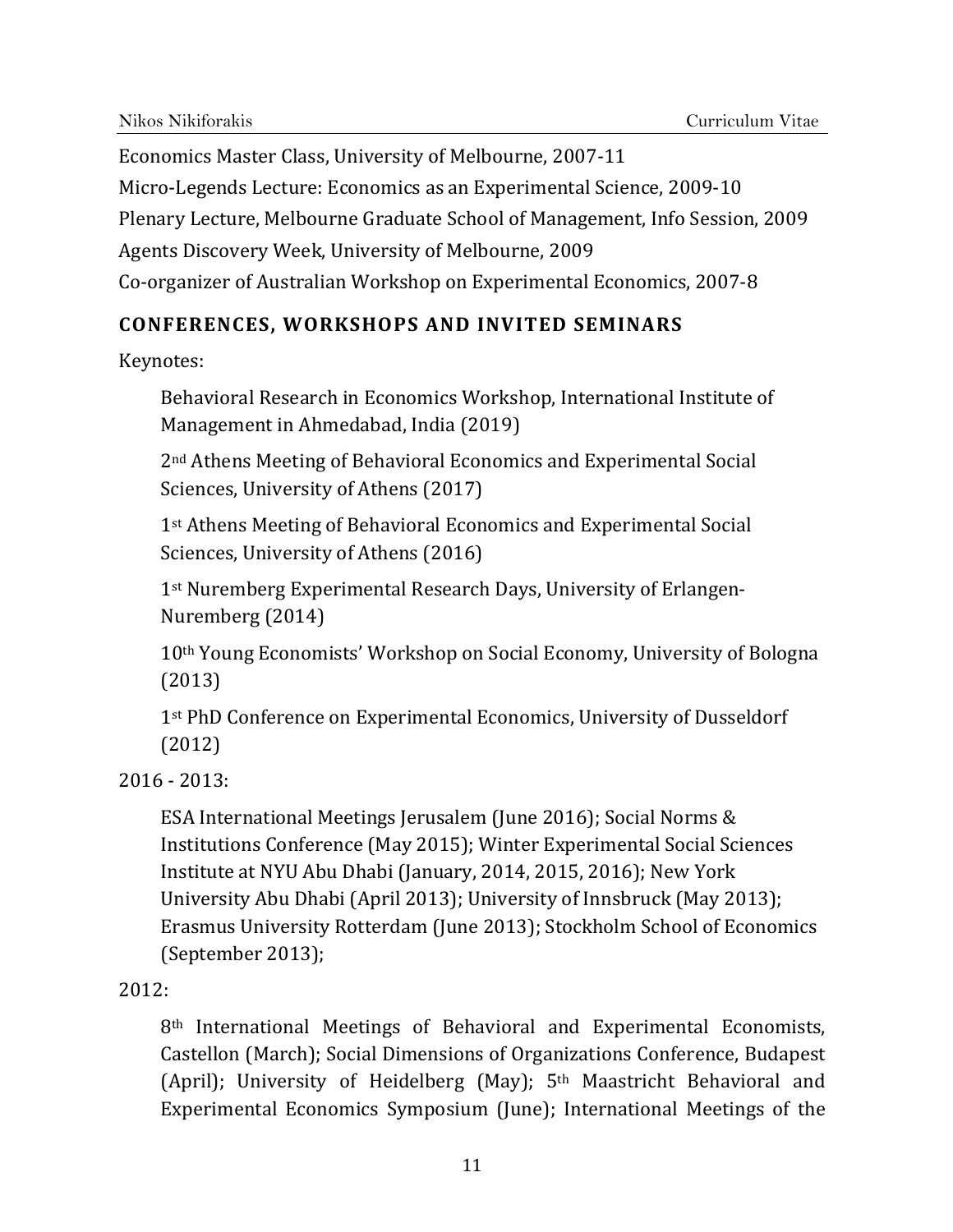Economics Science Association, New York (June); European Meetings of the Economics Science Association, Cologne (September).

#### 2011:

University of Munich (January); University of Heidelberg (January); DICE University of Dusseldorf (February, July); University of Mannheim (February); Tilburg University (March); University of Zurich (March); 7th International Meetings of Behavioral and Experimental Economists, Barcelona (March); Royal Economic Society Conference (April); University of Nottingham (April); Max-Planck Institute, Bonn (July); GATE Institute, Lyon (July), 6th Australian-New Zealand Workshop on Experimental Economics (August); Max Planck Institute for Research on Collective Goods (December)

#### 2010:

Asia-Pacific Meetings of ESA, Melbourne (February); 6th International Meeting on Experimental & Behavioral Economics, Bilbao (April); University of Zurich (April); University of Athens (April); Athens University of Business & Economics (April); Thurgau Experimental Economics Meeting (April); Royal Holloway University of London (April); Monash University, Australia (June); Monash University, Australia (November); 5th Australian Workshop on Experimental Economics (November); University of Mannheim (December)

## 2009:

 University of Canterbury (December). American Social Science Association, USA (January); University of Athens, Greece (February); University of Sydney, Australia (April); Deakin University, Australia (May); 2nd Maastricht Behavioral and Experimental Economics Symposium, Netherlands (June); Public Economic Theory Workshop, GATE, France (June); 8th Conference on Research on Economic Theory & Econometrics, Tinos, Greece (July); Research School of Social Sciences ANU, Australia (August); 4th Australian Workshop on Experimental Economics,

2008:

California Institute of Technology, USA; University of Auckland, New Zealand (January), University of New South Wales, Australia (February); University of Tasmania (May); International Symposium on the Foundations of Human Social Behavior, University of Zürich (June); 3rd Australian Workshop on